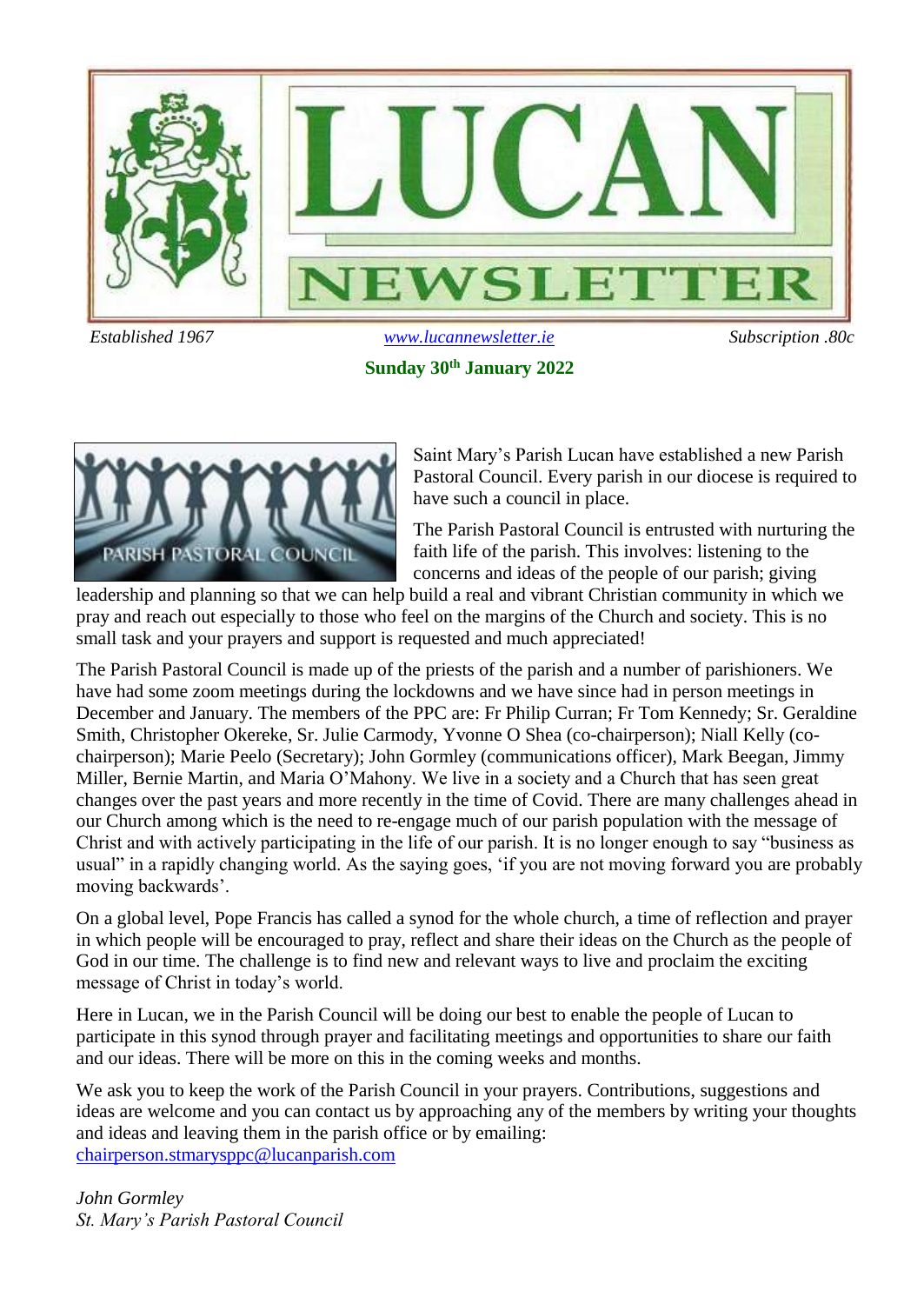### **Lucan Citizens Information Centre From 1 January 2022, our telephone number is 0818 07 5090**.

[www.citizensinformation.ie](http://www.citizensinformation.ie/)

**COVID-19** has changed the service we offer to the public. Our drop-in service is not currently available, but we are taking phone



calls, answering emails, and providing a call back service.

**Call us on 0818 07 5090**, leave a message with your name and number and an Information Officer will return your call within 2 working days, or you can email your query to us at [dscis@citinfo.ie](mailto:dscis@citinfo.ie) and someone will reply.

#### **Citizens Information Phone Service (CIPS)**

0818 07 4000 operates on Monday to Friday 9 am to 8 pm.

**MABS** – the Money Advice and Budgeting Service is the State's money advice service, guiding people through dealing with problem debt for over 20 years.

MABS Clondalkin phone 0818 07 2270

### **LAW and RIGHTS**

The following is an extract from the Citizensinformation.ie website under the heading Justice.

**EU Law:** EU law comes from the treaties agreed between member states. But some EU institutions have the power to make laws also. Read how EU laws are made, and how they have affected life in Ireland. This document is in: EU Law

#### **Fundamental rights under the Irish Constitution:** The Irish Constitution

recognises and declares that you have certain fundamental personal rights. These are confirmed and protected by the Constitution. This document is in: Irish Constitution

**Legislation:** This document describes how laws are made by the Oireachtas (the Irish parliament). This document is in: Houses of the Oireachtas Appealing rights under EU law An outline of how your rights are safeguarded under EU law and the various European institutions involved This document is in: EU Law

**Access to Garda records:** Under data protection legislation you have the right to access personal information which the Gardaí hold on you, except in certain circumstances. Find out how to access your information.

#### **Irish Human Rights and Equality Commission**

The Commission promotes and protects human rights and equality. In some cases, it can assist you to further human rights issues by assisting with legal proceedings.

#### **Judicial review of public decisions**

Public decisions may be judicially reviewed by the High Court to determine whether they are illegal. Find out how to initiate judicial review proceedings.

This document is in: Standards and accountability www.Justice (citizensinformation.ie)



### **Adult Education in Lucan**

The Adult Education Service in Lucan Education Centre, on Esker Hill are currently enrolling for free and flexible part-time courses commencing in February 2022.

These Back to Education Initiative (BTEI) courses are at times to allow you to choose between one and four different subjects to fit around your busy life. Each subject is 4 hours per week and takes place mostly in the mornings.

For more details, contact [alimccann@ddletbaes.ie](mailto:alimccann@ddletbaes.ie) or call (01) 6283557.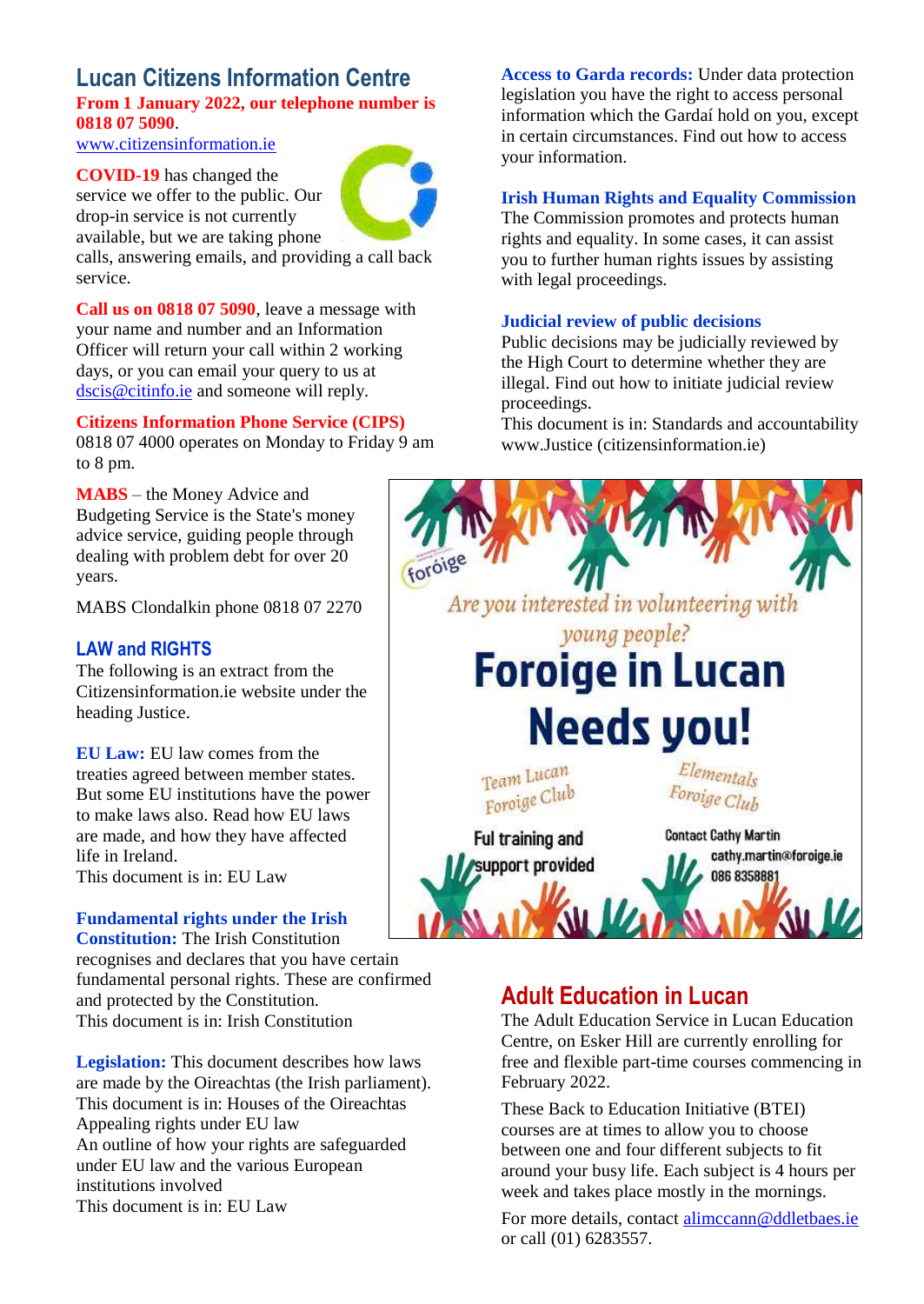### *Dear Editor,*

Could I please urge Bus Connects to reconsider their routes that used to service the Hillcrest and Dodsboro areas.



With the heightened awareness of safety for women and indeed all who live in this community I do not think it is feasible for people to walk to the village or stand on a motorway to get a bus. A few very simple tweaks could improve the service.

I am aware that there are bus connections but people need to feel safe and have a service that works for everyone in their local areas.

*Sincerely, Teresa Carabini.*

### **Esker Active Retirement Association**

*Hi Everyone*!

We started back at our club last week to ease ourselves back in with a small amount of members.

Then yesterday eighteen of our members went to the cinema to see the movie Belfast. We all thoroughly enjoyed it; some members went for coffee and cake afterwards and chatted about things they'd like to see coming back to the club

again during the year. We're checking out some new things we are hopefully going to bring to the club in the next few months and we're also hoping to bring back our "walking football".



This week we had a good crowd back, in great form and rearing to go again. We played whist and scrabble and then enjoyed the craic over tea/coffee/biscuits. We discussed short breaks away in Ireland in the coming months and maybe go further afield in May or September or maybe both!!

Anyone wishing to join our club, either give me a quick call on the number below or just drop into our club on a Wednesday between 1.30 – 4pm. We are in St Andrew's Church Hall just down from Stagg Cycles, the blue and yellow building. Parking in the grounds of the Church and also a bus stop outside the Church gates.

*Till next time, Marian Egan (Club Secretary) 086 1269 043* 

### **Lucan Newsletter Price Increase!**



Rising prices everywhere, and sorry to say, that here at Lucan Newsletter, it is no different.

We have held off as long as we could, but the every-increasing cost

of **paper** and **ink**, means that we have to raise the weekly subscription **from .80cent to €1.**

The first issue with this increase will be for **Sunday 6th February 2022**.

*By sheer coincidence, we received the following letter this week:* 

### *Dear Lucan Newsletter Team,*

I have been meaning to send this letter for the longest time.

I wish to thank you all for your very hard work in getting the newsletter out every week. I take my hat off to all of you. The fact that you are all volunteers is even more commendable.

We moved to Lucan in late October 1988 and have been buying the newsletter all through these 33 years.

I think the price was 50p in 1988 and so the price hasn't increased much - 80c is excellent value. In fact, I think there has only been the one price increase in all the years we have been buying it.

You even kept going during the pandemic by way of the online version!

I have always found the Newsletter very interesting, useful and enjoyable. Not many communities have such a service. We are very lucky to have it.

Thanks again to everyone and very well done. Fair play to all of you.

*Kind regards, Edel Mooney, Lucan.*

**Many thanks** for the kind words, Edel, and indeed thanks to all who pass on nice comments from time to time.

We value all our subscribers and contributors and look forward to receiving notes from all the old familiar groups, and some new, now that things have opened up again.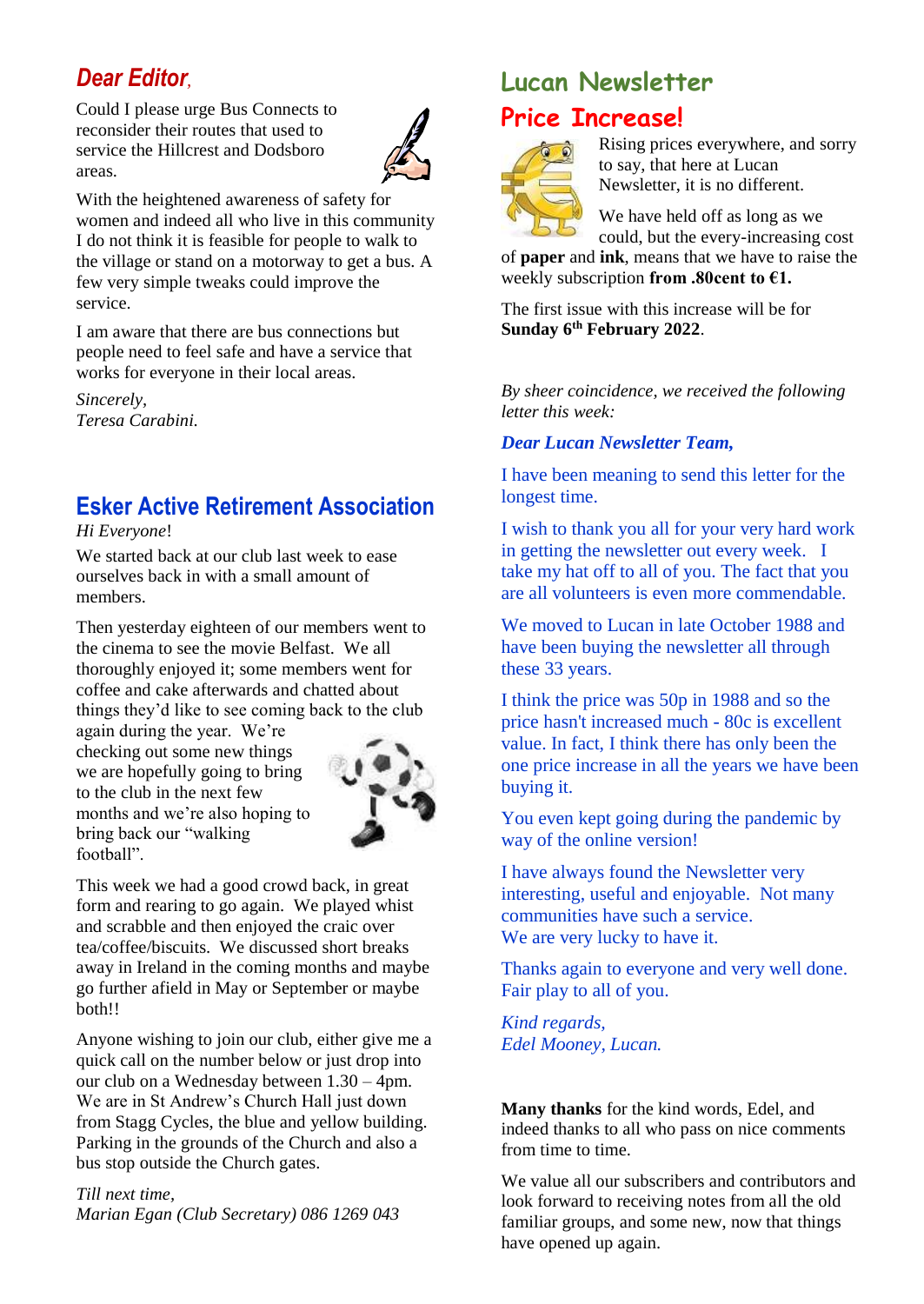## **Parish Notes**

### **St Mary's, Lucan**

[www.lucanparish.com](http://www.lucanparish.com/)

**Sunday Mass Times**  Saturday Vigil: 6.30pm Sunday: 9am, 10.30am, 12 noon and 7pm.

**Weekday Masses:** Monday to Saturday 10am **Thursday 3rd February: Feast of St Blaise** –

Blessing of throats will take place during the 10am Mass.

**Important:** We must continue to **wear face coverings in the church and use the hand sanitizer on the way in.**

For all Masses, please **enter the Church via the Main Door** and **exit via the other 2 doors**.

**Masses will continue to be live-streamed on [www.lucanparish.com](http://www.lucanparish.com/)**

### **Exposition of the Blessed Sacrament**

Starting Sunday **30th January** there will be Exposition of the Blessed Sacrament from **4pm to 5pm each Sunday** to pray for the success of the Synod in Rome in 2023

### **Visits to the housebound:**

If you are housebound you can call Deirdre at the parish office (01 621 7041) we will be happy to call on a monthly basis.

### **Confessions – Nuns' Chapel:**

After Saturday Morning 10am Mass and Saturday Evening 6.30pm Mass.

### **Praying with Scripture:**

Praying with scripture via zoom. If interested please contact Cheryl Murphy at 086 8343754 to register.

### **Private Prayer:**

The Church is open daily for private prayer on weekdays from 10.30am to 6pm (funerals permitting) and on Sundays after the 12pm Mass to 6pm.

### **Baptisms:**

Dates are bookable on line up to the end of **April 2022**. If you need to cancel a booking contact: [secretary@lucanparish.com](mailto:secretary@lucanparish.com?subject=Cancellation%20of%20Baptism%20Booking&body=Dear%20Secretary%2C%0AI%20wish%20to%20cancel%20the%20booking%20made%20for%20baby%3A%0Aon%20date%3A%0AThank%20You)

### **St. Patrick's Esker/ Dodsboro/Adamstown**

[www.stpatrickslucan.ie](http://www.stpatrickslucan.ie/)

### **Sunday Masses:**

Vigil Saturday 7pm, Sunday: 9am, 10.30am and 12 noon.

**The 10.30am Family Mass** is aimed at younger parishioners and their families; it is an accessible liturgy for children and enables them to participate more fully in the Sunday Mass.

**Weekday Masses:** Monday to Friday at 10am.

**All Masses continue to be livestreamed at stpatrickslucan.ie**

### **Important:**

We must continue to **wear face coverings in the church and use the hand sanitizer.** 

### **View the following on www.stpatrickslucan.ie**

Mass Readings for the week Morning Prayer – Lauds Evening Prayer – Vespers Take five at 10 - Reflections–Weekdays: 10am Taizé – Watch and Pray

### **St. Andrew's Church of Ireland**

**St Andrew's, Lucan: Sunday** 10am. **Wednesday:**10am **St Mary's, Leixlip:**  Sunday:11.30am. Tuesday: 10am

**Services** are available on our parish Facebook pages: [St. Andrew's Church, Lucan](https://www.facebook.com/standrewslucan/) or [St Mary's](https://www.facebook.com/stmarysleixlip/)  [Church, Leixlip](https://www.facebook.com/stmarysleixlip/)

### **Lucan Presbyterian Church**

### **Sunday Morning Worship:** 11am.

You will need a face covering (unless exempt) and your own Bible.

**Services will be streamed online and available on Youtube**

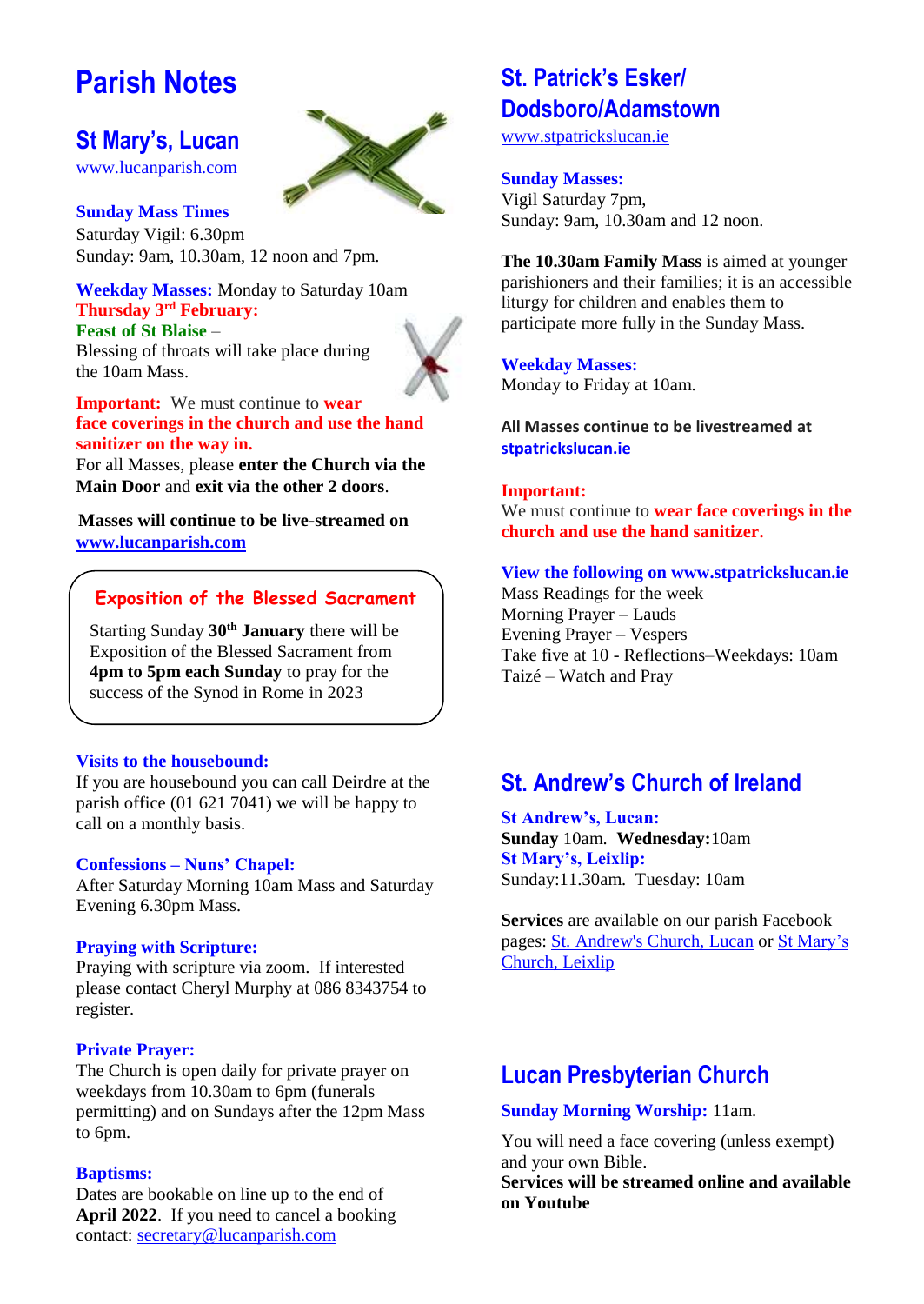### **Divine Mercy, Lucan South**

[www.lucansouthparish.net](http://www.lucansouthparish.net/)

**Sunday Mass Times:** Saturday Vigil 6:30pm, Sunday 10:15am and 12:15pm

**Weekday Masses:** Mon.-Fri.9:15am. Sat.10am

**Important:** We need to be diligent in continuing with the **wearing of face coverings and hand sanitising upon entering the church. All Masses will be livestreamed on [www.lucansouthparish.net](http://www.lucansouthparish.net/)**



Adoration and Holy Hour: Exposition of the Blessed Sacrament: **Monday: 7.30pm Thursday: 7pm Friday: 2-3pm**

Visitation team for Holy Communion: **Pastoral care of the Sick is provided for all who suffer in any way in our communities. When a person becomes ill, receives a serious diagnosis or because of frailty is no longer able to attend Mass, our Ministers facilitate visitation of the sick at home or in a care setting when this is requested by families and permitted by public health authorities. Please contact the Parish Office to arrange a visit.**

### Divine Bloom

Our grounds volunteer group "Divine Bloom" has started and everyone young and old are most welcome to join in with this warm and fun group. A lovely mild day over here in the church grounds. See you all after 10am morning Mass on Saturday morning. Great to see the daffodils appearing from their sleep.

Anyone that has pickers bring them. We have the refuse bags. Going to concentrate on cleaning up the Church grounds/courtyard also.

### **Daily Readings on website:**

Under our Welcome menu you will find links for the Daily Mass Reading which updates every day as well as Sunday Mass Reading for the following Sunday's Mass. It is a great way to be able to read along during Mass if you so wish or take time to reflect on the passages during the week and see what message they have for you. One quick note is that if it is a Sunday and you want to see the Gospel for today then click on the Daily Mass Reading link as the Sunday listing will be for the following week.



### **Come to World Youth Day 2023**

*"Mary arose and went with haste"* Luke 1:39

### **Want to know more? Contact wyd@dublindiocese.ie**

| <b>Big Book Meeting</b>     |  |
|-----------------------------|--|
| of                          |  |
| <b>Alcoholics Anonymous</b> |  |
| Every Saturday Night        |  |
| St Patrick's Church, Esker  |  |

### **7pm to 8.30pm**

Any enquires Contact Colette 086 0272002

### **Alternative Dictionary (?)**

**Accordion** – bagpipe with pleats

**Bacteria** – back door of the cafeteria

**Bore –** a man, when asked how he is – tells you

**Chicken** – a creature you eat before it's born and after it's dead

**Friend** – a person who dislikes the same people you do

**Grandparents** – the people who think your children are wonderful, even though they're sure you are not raising them right

**Sardines** – little fish that crawl into a dish, lock themselves up and leave the key outside

**Secret** – something you tell one person at a time

### **Spectacles Lost**



in Lucan Village, January 22<sup>nd</sup>. If found, please contact 087-6680487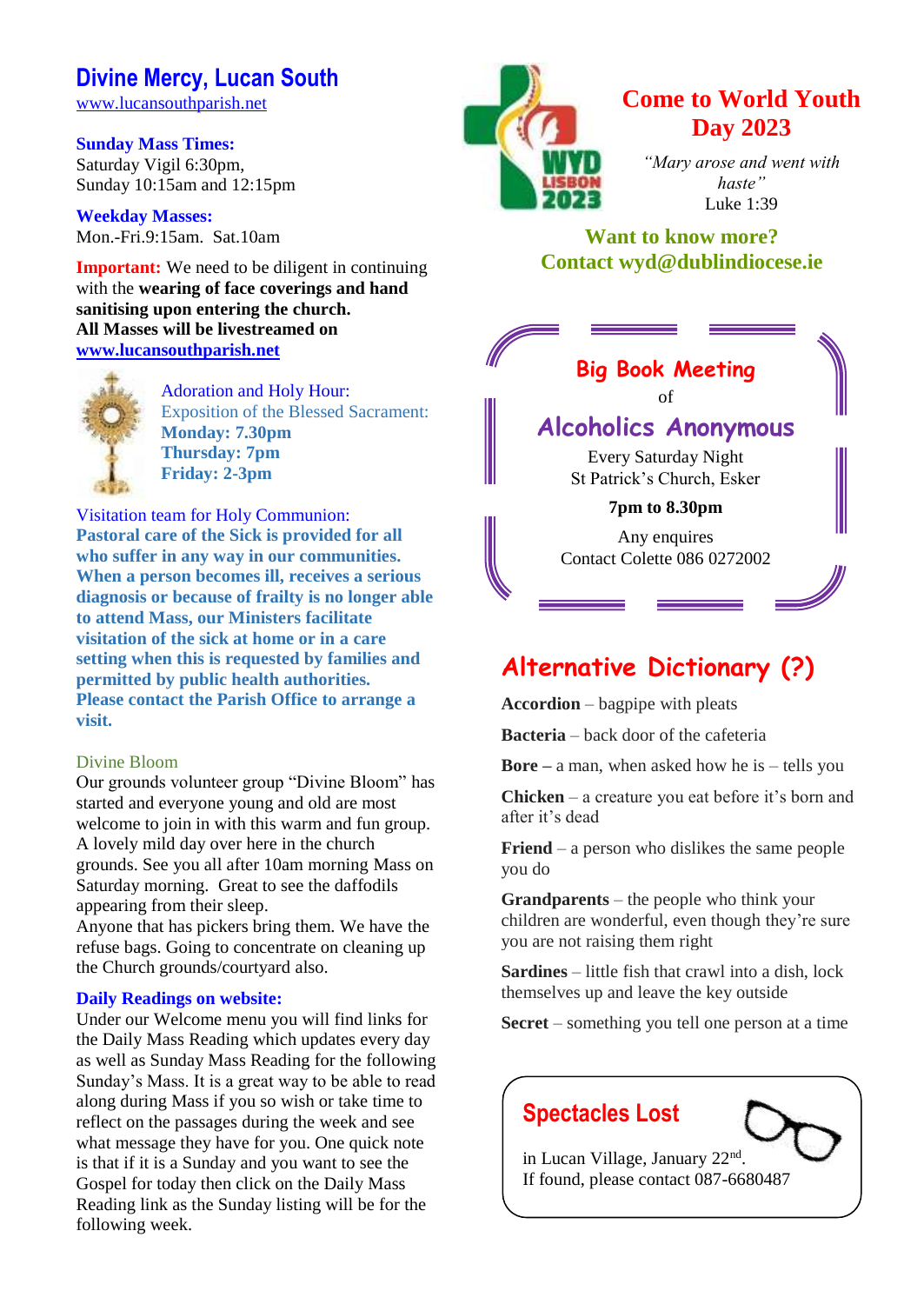### **Anniversaries**

### **Una McCollagh Henry 1 st Anniversary - 27th January**

Chapel Hill Lucan and Swinford **Una**

Please get yourself ready, There's no time to waste, The angels are calling, Can't afford to be late, C'mon shift yourself May, On this special day, The prayers have just finished, She's now heading our way.

Oh Rose take a chill pill, There's no need to rush, Kate's head does be spinnin', When you kick up a fuss, We know how you've missed her, It's been a long time, Better dust off her golf clubs, Before the last climb.

Do you think she will know us, As we stand in the crowd, Should we ask lovely Sadie, To sing Lucan out loud, That's her in the distance, She's stalled at the Gate, Wags a finger at St Peter, For keeping her late.

Wee Peggy just smiles, Some things never change, Remembers the old days, Full of high jinks and games, Now the heavens are rockin', The craic's in full flight, It's the Chapel Hill reunion, As MaryJo hits new heights.

But not far from the back, Comes a familiar Mayo shout, Two dogs by his side, With a fag in his mouth, Una starts crying, Happy tears in her eyes, No more sitting in silence, No more days of goodbyes. *With love from the Pocknell and McNally families.*

### **Nellie Coyne 19th Anniversary – 27th January**

Death leaves a heartache No one can heal Love leaves a memory No one can steal *Loved and remembered Eddie and Catherine*



### **Marie Cowley 1 st Anniversary – 26th January**

We will love you always and forever Till we meet again Rest in peace *Very sadly missed and loved by her husband, children, their partners, grandchildren, all the family and all her friends*.

### **Mary Ann Marten**

### **27th Anniversary – 31st January**

Late of Dodsboro Will those who think of her today A little prayer to Jesus say *Loved and always remembered Tony and Kathleen and family*

### **Declan Martin**

#### **8 th Anniversary – 24th January**

Remembering you is easy We do it every day Missing you is heartache That never goes away *Dearly missed by your brother Gerard, sister Philomena and all the family* 

### **Pilgrimages**

**Medjugorje 2022** 11 Nights - 7 th May, Dublin to Split 18<sup>th</sup> May, Split to Dublin. €795.00



8 Nights - 10<sup>th</sup> May, Dublin to Split  $18<sup>th</sup>$  May, Split to Dublin.  $€745.00$ 

6 Nights - 19th October, Dublin to Mostar  $25<sup>th</sup>$  October, Split to Dublin.  $\epsilon$  685.00

8 Nights - 19th Oct Dublin to Mostar  $27<sup>th</sup>$  October, Split to Dublin.  $€745.00$ 

### **Fatima**

 $5$  Nights  $-7<sup>th</sup>$  September, Dublin to Lisbon 12<sup>th</sup> September, Lisbon to Dublin

*Book early to avoid disappointment. Pat 087 223 8911*

### **Quote:**

Ordinary riches can be stolen, Real riches cannot. In your soul are infinitely precious things That cannot be taken from you. *Oscar Wilde*

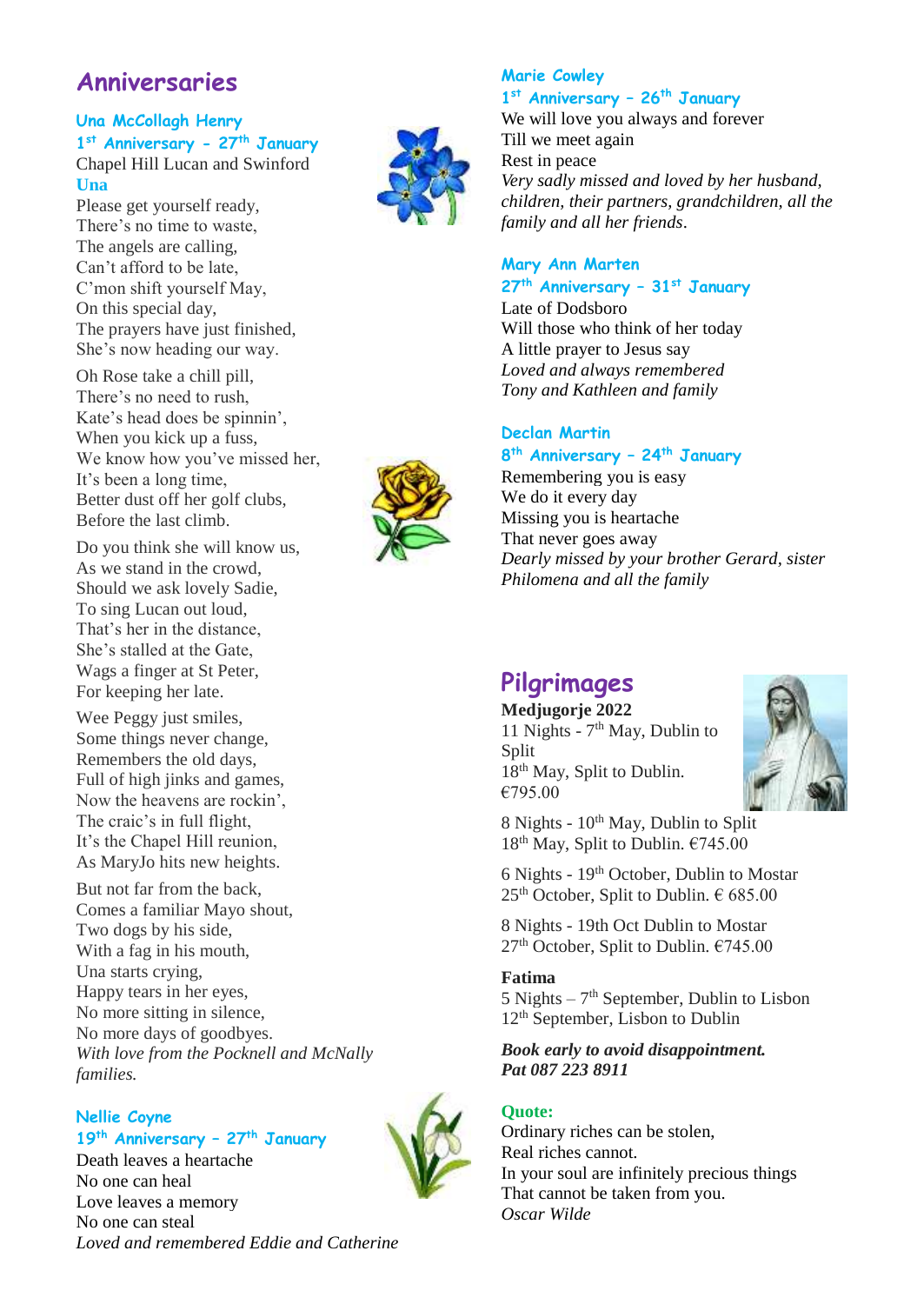### **Palmerstown Camera Club**

Palmerstown Camera Club holds a weekly meeting online at present, every Wed from 8 pm to 10 pm. People interested in joining the club or even attending one or two



meetings free of charge to see how their photography could benefit from being a member can do so by contacting [secpcc@mail.com.](mailto:secpcc@mail.com) Next week we have a local speaker Joe Houghton from Lucan and his talk on the new features within Adobe Lightroom. Joe is a certified expert in lightroom and has a wealth of knowledge as a photographer and a professional trainer within the Adobe family.

A few weeks ago, we had a "Weather" themed monthly competition and below are two of the winning images.



Nina Butler won advanced open for his image titled "Mr P and The Ballet Dancer". And Ojesvi Rao won the novice open competition with this titled image "Sunset at Summer Palace".





#### **Here comes the Parade!**

The best news this week is that Lucan will have it's 30<sup>th</sup> St. Patrick's Parade on 17<sup>th</sup> March this year.

We urge all groups to put

their thinking caps on over the next couple of weeks, and be part of this event. The Committee have an awful lot of work to do at very short notice,



so help them out and get your entry in asap.

**The second best news** is that it seems we are on the way out of the Covid-19 pandemic. I say 'second best news', because many of us are still somewhat nervous about how rapid things have opened up. Hopefully things will be ok, and the long lost confidence will be back soon.



**A January sky over Lucan** – There have been some very colourful skys this past few weeks!

**St. Brigid's Day** comes on Tuesday next, 1<sup>st</sup> February. We remember the late Vincent Fitzgerald who for many years made St. Brigids Crosses for us and many other locals, all crafted with reeds from the Curragh of Kildare.

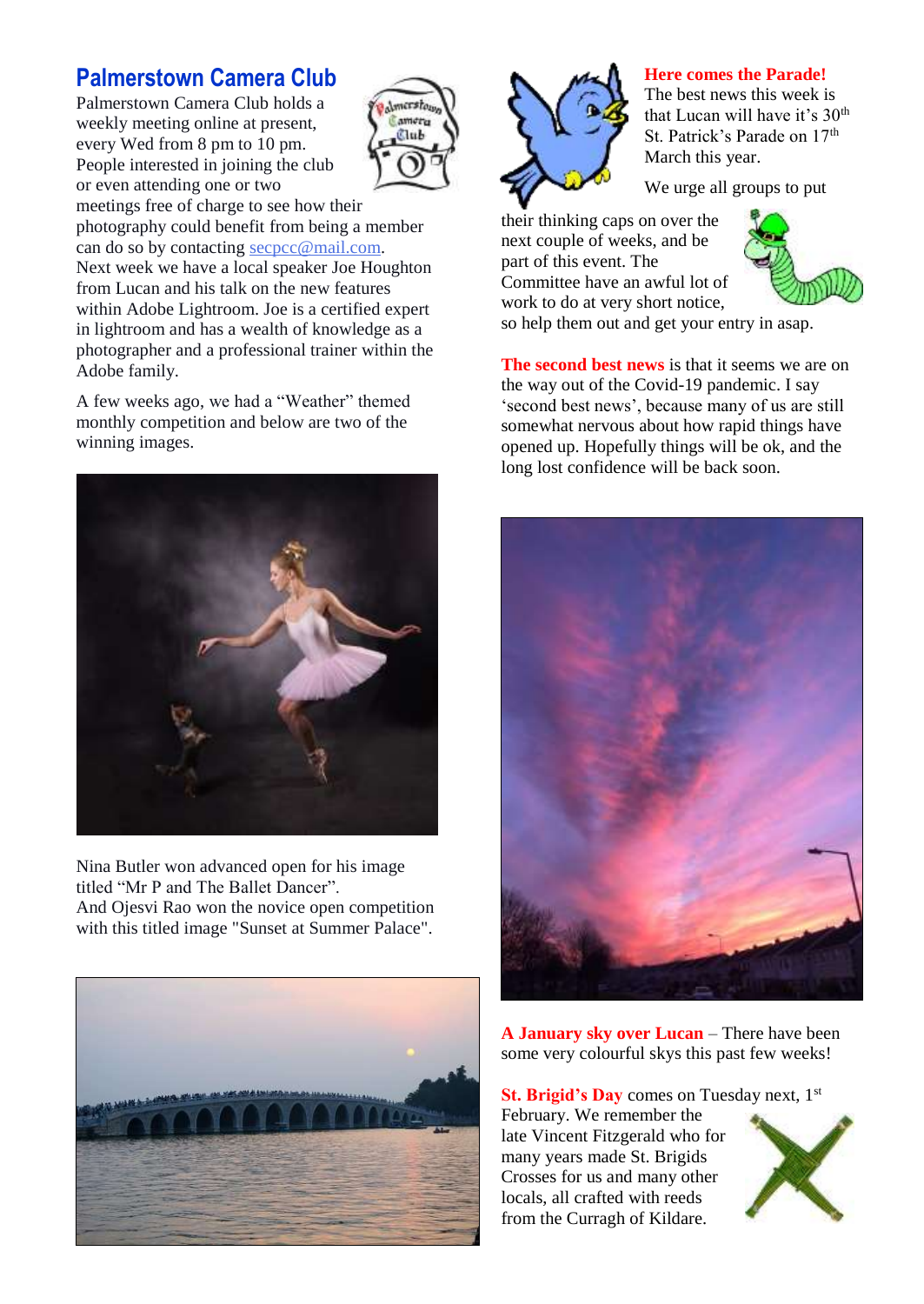

# Lucan's St. Patrick's Day Parade 2022 Entry Form



## This year's theme is 'Celebrate Your Anniversary With Us'

| <b>Name of Group:</b>         |        |                                                                                                                                                                     |                                                                      |  |  |
|-------------------------------|--------|---------------------------------------------------------------------------------------------------------------------------------------------------------------------|----------------------------------------------------------------------|--|--|
| <b>Address:</b>               |        |                                                                                                                                                                     |                                                                      |  |  |
|                               |        |                                                                                                                                                                     |                                                                      |  |  |
|                               |        |                                                                                                                                                                     |                                                                      |  |  |
| <b>Tel Number:</b>            |        |                                                                                                                                                                     |                                                                      |  |  |
| Email:                        |        |                                                                                                                                                                     |                                                                      |  |  |
|                               | Float: | <b>Walkers:</b>                                                                                                                                                     |                                                                      |  |  |
| How old is your organisation? |        |                                                                                                                                                                     |                                                                      |  |  |
| <b>Contact Name:</b>          |        |                                                                                                                                                                     |                                                                      |  |  |
| Tel Number:                   |        |                                                                                                                                                                     |                                                                      |  |  |
| <b>Supervising Leader 1:</b>  |        |                                                                                                                                                                     |                                                                      |  |  |
| Tel Number:                   |        |                                                                                                                                                                     |                                                                      |  |  |
| <b>Supervising Leader 2:</b>  |        |                                                                                                                                                                     |                                                                      |  |  |
| Tel Number:                   |        |                                                                                                                                                                     |                                                                      |  |  |
|                               |        | If you require music to played at the viewing stand, a CD must be<br>supplied by Friday 4th March to the address below.<br>No CD's etc will be accepted on the day. |                                                                      |  |  |
|                               |        | PLEASE RETURN COMPLETED FORMS TO:                                                                                                                                   |                                                                      |  |  |
| lucanparade@gmail.com         |        | or Mary Meehan 174 Arthur Griffith Park, Lucan. Mobile: 085 7374645.                                                                                                |                                                                      |  |  |
|                               |        | <b>Closing date: 28th February 2022</b><br>No entry will be accepted after this date                                                                                |                                                                      |  |  |
|                               |        | <b>Supported by Lucan Traders</b>                                                                                                                                   | Sponsored by                                                         |  |  |
| An Garda Siochána             |        | Follow us on<br>Facebook                                                                                                                                            | Comhairle Contae<br>Atha Cliath Theas<br>South Dublin County Council |  |  |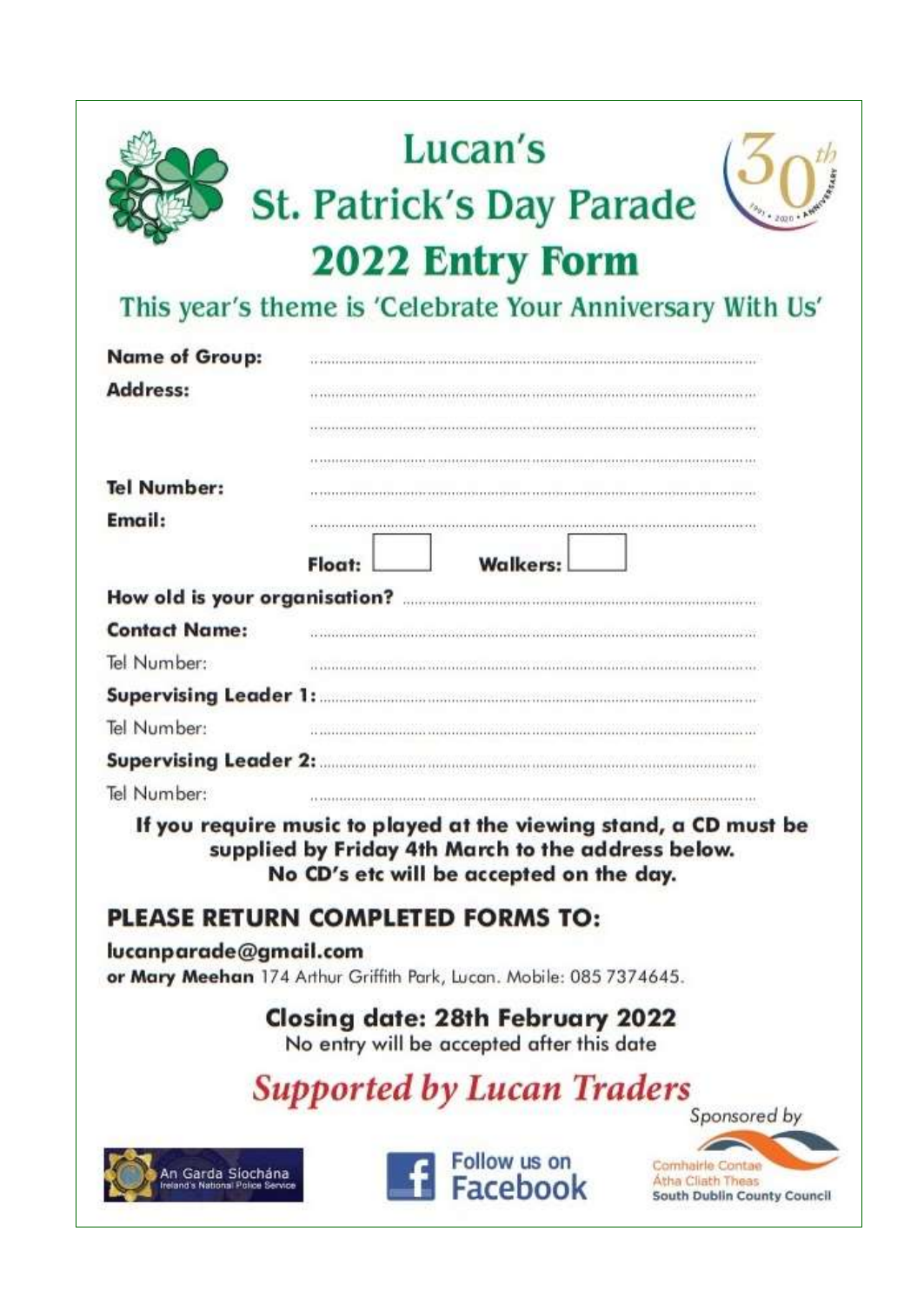

### **St. Joseph's College**

**Building Project:** We are all very excited about the new building project and getting started on this exciting development. This project which is due to start in the next couple of months will be the next chapter in our school's history. We look forward to construction to begin and to sharing each stage of the development with you.

**Ceiliúradh Ceist:** We are busy in the planning process this week in preparation for the inaugural Ceiliúradh CEIST day on the 1st of February 2022. This is going to be the start of an annual nationwide school celebration and awareness of our CEIST community and of the great work happening in our schools. We are a very proud CEIST school and we look forward to celebrating Ceiliúradh CEIST with a number of activities on the day to coincide with all other CEIST schools across our country.



**2 nd Year Parent Teacher Meeting:** We look forward to the 2nd Year parent teacher meeting which will take place on Thursday the 3<sup>rd</sup> of February online via zoom.

**Sport:** Well done to our Senior soccer team who had a hard-fought victory over Adamstown Community College on Tuesday. In a thrilling game the girls were pushed all the way to the end where they eventually won by 5 goals to 3. The goal scorers were Sinead Daly (2), Zeta Hemeryck (2) and Lauren Strong.

Our Junior Gaelic team unfortunately lost out in their semi-final game against a very strong Mount Sackville team. The girls did excellently to reach this stage in the competition and we are very proud of them.

Our Junior Camogie team play in the shield final this week and we wish them the best of luck in their game against Loreto Beaufort.

**Catholic Schools Week:** We celebrated Catholic Schools week in our school community this week. We are a proud Ceist school where Staff promote the Core Values of Core Values of Respect; Community; Quality in Teaching & Learning; Justice: Spirituality & Human Development. This week in school the religion department ran various events including an Inter Faith photo competition which can be viewed on a video which is posted on our school website.

**Home Economics Competition**: Shortly before Christmas Ms. Phipps held a baking competition, for her First-Year students in which students were invited to bake at home over the Christmas holidays. The standard of baking was amazing and she would like to thank all the students who participated and put a huge amount of effort into their baking. All the entries were outstanding and presented wonderfully.

Congratulations to the following who have won a small prize for their entries:

Orlaith Power 1A3, Isabella Power 1A2,Emily Daly 1A4,Abeerah Nawaz 1A3,Beth Corr 1A4, Kate Fitzpatrick 1A1,Isabelle Mullarkey 1A5

**Transition Years:** Our Ty Chemistry class were fortunate on Tuesday last when they were connected to Trinity PDST TY virtual meeting with PhD students Luisa and Natalia. The Stories from the Lab engagement programme was facilitated via zoom by Dr. John O Donoghue.

**Astronomy Club:** Mr. Bobbett has set up an Astronomy Club in the school recently and the students are thoroughly enjoying their experiences. The school have acquired a reflector telescope and the group have been using it to view the moon. They have also acquired optical practical skills during the sessions with Mr. Bobbett. They have been using binoculars and telescopes to do some outdoor sky viewing.



**School Website:** [https://stjosephslucan.com](https://stjosephslucan.com/) **Follow us on Twitter:** @STJosephs3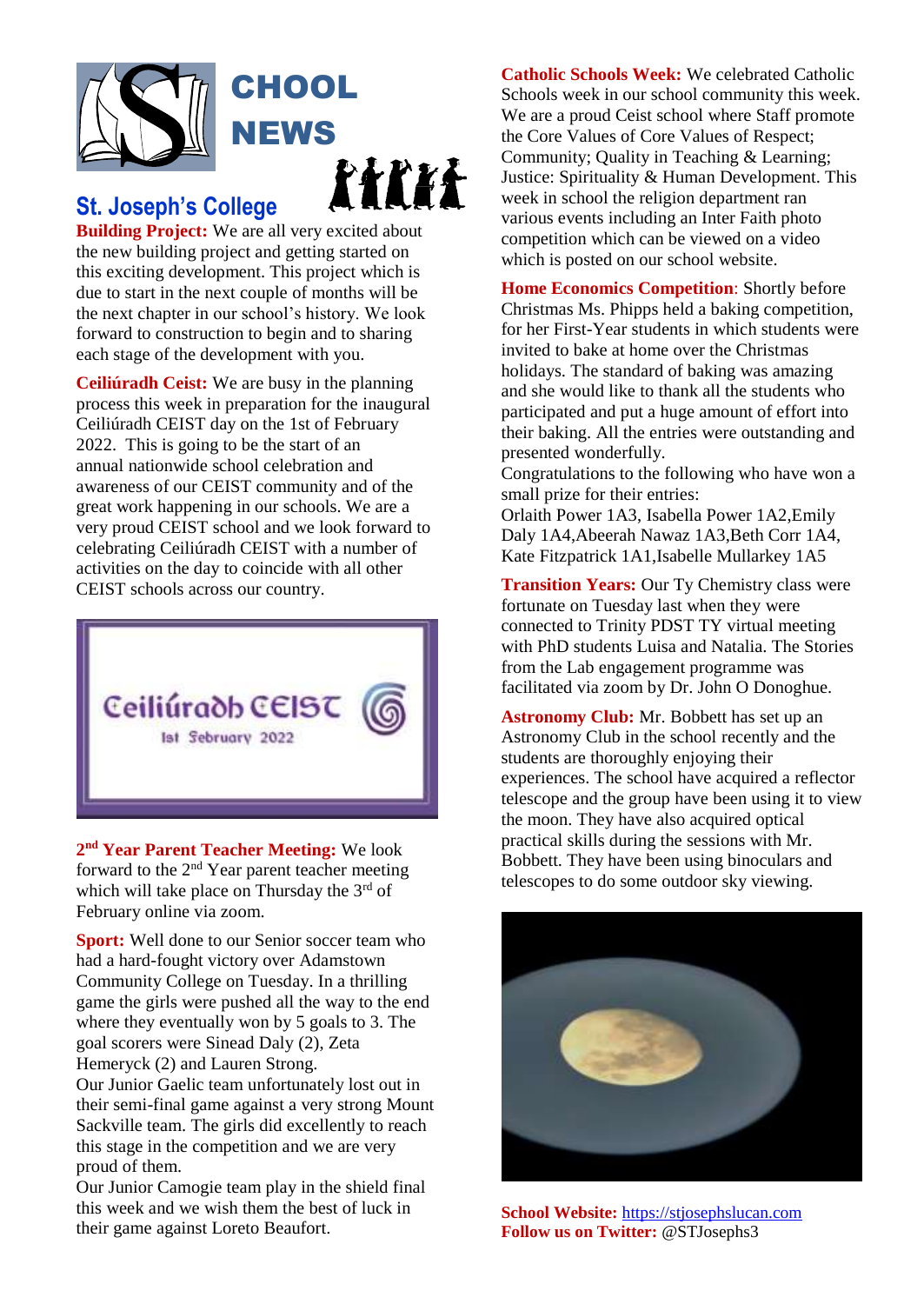### **Lucan Community College**

**3 rd Year News:** Thank you to 3 rd year parents and guardians who attended the Parent Information evening on Monday 17<sup>th</sup> January. We hope you all found it useful and informative and got some tips and strategies to support your son/ daughter as the Mock Exams approach. Some practical exams get underway this week and the written exams run from Monday  $31<sup>st</sup>$  January to Friday 11th February. The power point from the information evening, and a video of the presentation along with a very helpful Questions and Answers sheet is available by visiting the school website We wish all exam candidates the very best of luck in the mocks. Remember to keep a healthy balance in the coming weeks. Study, rest, fresh air, exercise are all very important. Students who miss an exam will be facilitated on a Wednesday afternoon or after school. Time and date to be confirmed. However, all students should do their best to attend all exams as they are timetabled. Do your best, stay focused and you will do great -from all the 3<sup>rd</sup> year teachers and team.

The third year Parent Information meeting was held on Tuesday  $25<sup>th</sup>$  January. This gave teachers and parents a great opportunity to engage and discuss the progress of each individual student and how best to help each student prepare in individual subjects ahead of the Mock Exams. Thanks to the 3<sup>rd</sup> Year team, teachers and link Deputy Principal and of course a big "Thank You" to the wonderful 3<sup>rd</sup> year students who provided a very welcome "cuppa" to teachers during the evening.

mirrored the outcome of the original Dáil Debates - students voted 14-8, with the "in favour of the Treaty" winning the majority vote. Thanks to teacher Ms. Gallagher.

**Transition Year History:** When we can't visit the museum – the museum comes to us! Transition Year students attended a webinar on The Irish Diaspora recently. This was presented by EPIC (The Irish Emigration Museum). This topic forms part of the transition Year History Course and is linked to the Global Citizenship Programme in Lucan CC. It was an interesting talk from EPIC Historian in Resident, Maurice Casey. The webinar was a great way to learn about the Irish influence in politics, economics, religion and society all over the world throughout the ages. Thanks to teacher Ms. Gallagher.

**Gaelic:** Congratulations and Best Wishes to our Senior Gaelic Football team who have reached the semi-final of the Dublin Schools competition following a narrow victory over St. Pauls of Raheny. Thanks to teacher Mr. Carey.

**U-15 Boys Soccer:** The U15 Boys soccer had an impressive start to their shield campaign with a 6- 0 win over Kishoge Community College. There were brilliant performances from Darragh Hanley, Sam Curran, Charlie Hughes, Charles Akinrintoyo and Nathan Dunne. Special mention to Noah Delaney on his brilliant goal in the first half. Thanks to the three Transition Year students Rory Egan, Lee Hollowed and Jamie Condron for helping teacher Mr. Clancy on the day.

#### **Rugby Match U19 Senior Boys:**



**Debating the Treaty:** Second Year students had a great opportunity to see History come to life this week. Class Cedar had a very interesting debate on the Irish Treaty. This debate marked the 100<sup>th</sup> Anniversary of the 1922 Treaty Debate. The outcome of the debate was also historic as it

Commiserations to the Senior Boys Rugby Team who were knocked out of the Cup last Friday in a great game against Portmarnock. Despite great play from Captain Alex Power, full back Joe Murphy and the tireless Seán Kearney, Portmarnock were able to fight back in the 2nd half to clinch a win by 6 points. Well done to

newcomers Matthew Coleman and Seán Corry who got stuck in from the get go. Final Score Portmarnock 25, Lucan 19. Thanks to teacher Mr. O'Donnell.

**Best Wishes to all our 3 rd and 6 th Year students in their Mock Exams!**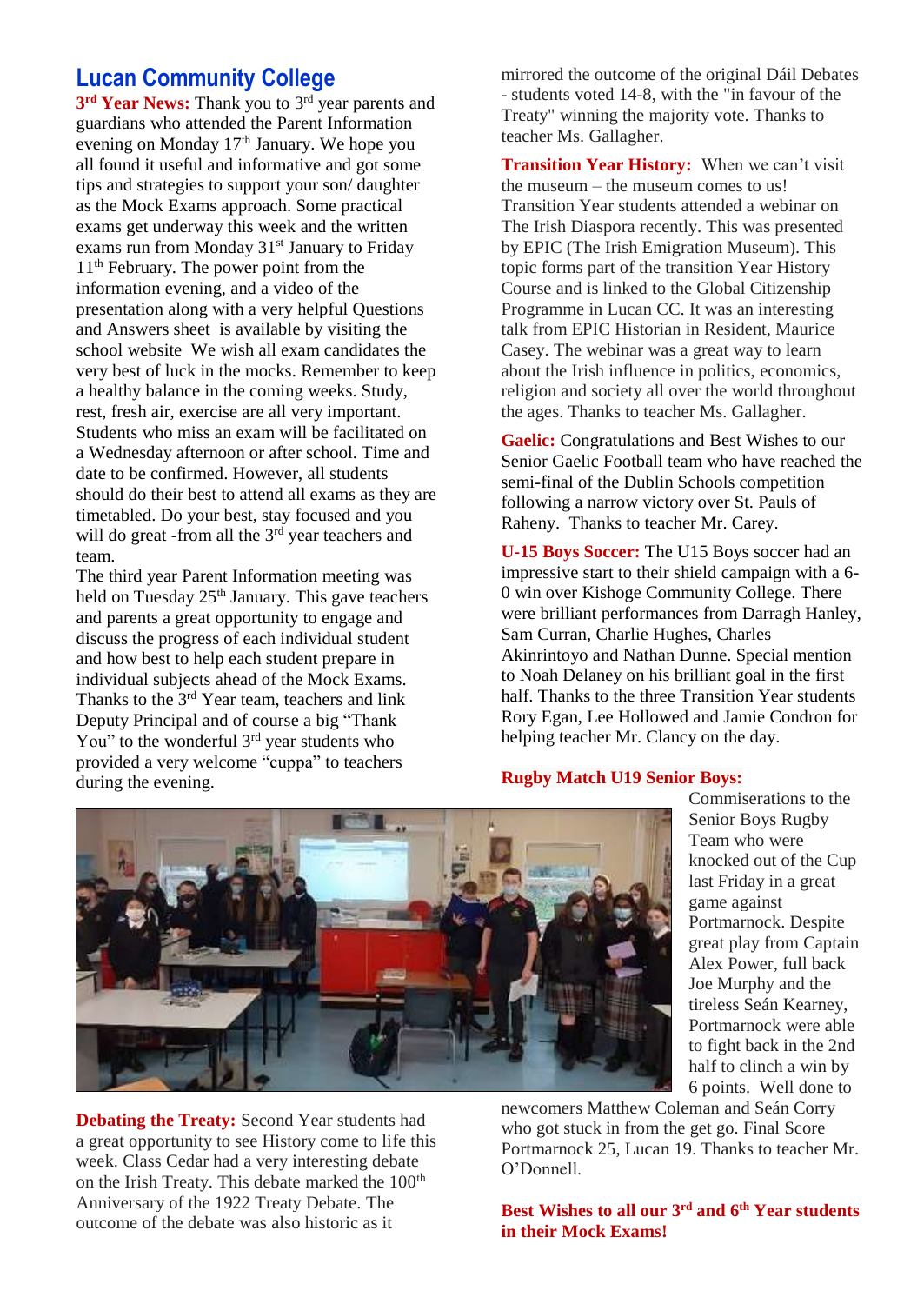### **Coláiste Phádraig CBS**

**Soccer:** Our 1<sup>st</sup> yr soccer team got their Dublin League campaign off to a flying start last week with two hugely impressive group stage wins in the space of two days. On Wednesday the team travelled to Rathcoole to take on Holy Family in what was the school's 1<sup>st</sup> competitive match since March 2020. Lucan recovered from going a goal down early on and piled forward in search of an equaliser and it duly arrived mid-way through the half thanks to a sensational long range strike from Sean Connell. Lucan went in front soon after with a well taken goal from Aidan Doyle, who fired in a right footed shot across the keeper into the bottom left hand corner before Rathcoole equalised just before halftime.



In the 2<sup>nd</sup> half, Lucan's Ben Lawless scored a brilliant hat-trick that showcased all of his strengths; finishing ability, composure, strength, intelligent off-the-ball movement, stamina and running power. His  $1<sup>st</sup>$  goal was a powerful low shot across the keeper into the bottom left hand corner that restored Lucan's advantage. Aidan Doyle grabbed his 2nd of the game soon after when he capitalised on a goalkeeping error to prod home from close range to extend Lucan's lead. Rathcoole made it 4-3 after some loose marking at the back and they had the opportunity to level the game from the penalty spot moments later but Jack Henry made a brilliant save to deny them.

Two late goals from Ben Lawless sealed an impressive 6-3 win for the team and the match ball for himself!

The team had little time to rest their weary limbs as they faced Coláiste Pobail Setanta the following day. The two teams were evenly matched in the  $1<sup>st</sup>$ half with both defences in the ascendancy. Lucan, superbly marshalled by the imposing James Duffy and Cian Kelly at centre back, looked solid and organised despite being under severe pressure at times from a slick and talented Setanta team. The 2nd half was a different affair as a rampant Lucan pressed forward at every opportunity and they were soon rewarded for their enterprising play as

Sean Connell whipped in a delightful  $1<sup>st</sup>$  time cross towards the far post which Aidan Doyle controlled superbly, dropped his shoulder and smashed home from close range. Ben Lawless extended the lead with clinical finish with the outside of his right foot. The influential and elusive Jack Biju grabbed Lucan's 3rd with a snap shot from close range. Ben then turned creator when he raced to the by-line and pulled the ball back across goal for the onrushing John Donoghue to lash home from close range before Alex Kennedy completed the scoring with a simple header from a well delivered corner. Next up for the team is their final group match against Coolmine.

**Food collection:** Ms. Casey received a letter of thanks last week from Geraldine Moran, the secretary of the Lucan Lions Club, for the food collection she organised in the school just before Christmas. In it she expressed immense gratitude for the generosity and thoughtfulness of the parents, students and staff for their contributions to the food appeal. As a result, they were able to maintain their usual runs of food hampers for needy families in the area just in time for Christmas. The Lucan Lions Club do not subtract any administration charges which means that 100% of donations go directly to those most in need. They also sent our  $1<sup>st</sup>$  yr students a certificate of appreciation for their kindness and the cert is currently proudly on display in the  $1<sup>st</sup>$  yr area of the school. Many thanks again to all who contributed to this worthy cause and especially to Ms. Casey for promoting and organising the collection and for delivering the foot items in person.

**School news:** The Board of Management have approved funding for the installation of air purifiers into virtually all classrooms in the school. The work has commenced already and should be completed by next week. They are top-of-the-range 2-part air purifiers with HEPA filters that aid ventilation and UV Filters that eliminate indoor pollutants, including viruses and allergens, creating healthier and safer indoor spaces.

We thank our mulita-talented caretaker Barry for his electrical expertise and professional installation of these important high airflow units that go beyond the specs recommended by the Department of Education and the Public Health Authorities. It is a laborious and time-consuming process for him but no stone is being left unturned into the school's determined efforts to keep everybody as safe as possible during these challenging times. The classes are already installed with carbon dioxide monitors that have proven to be very reliable and helpful. These purifiers and monitors are in addition to the numerous public health measures already in place and pretty much embedded in the everyday behaviour of students and staff at this stage.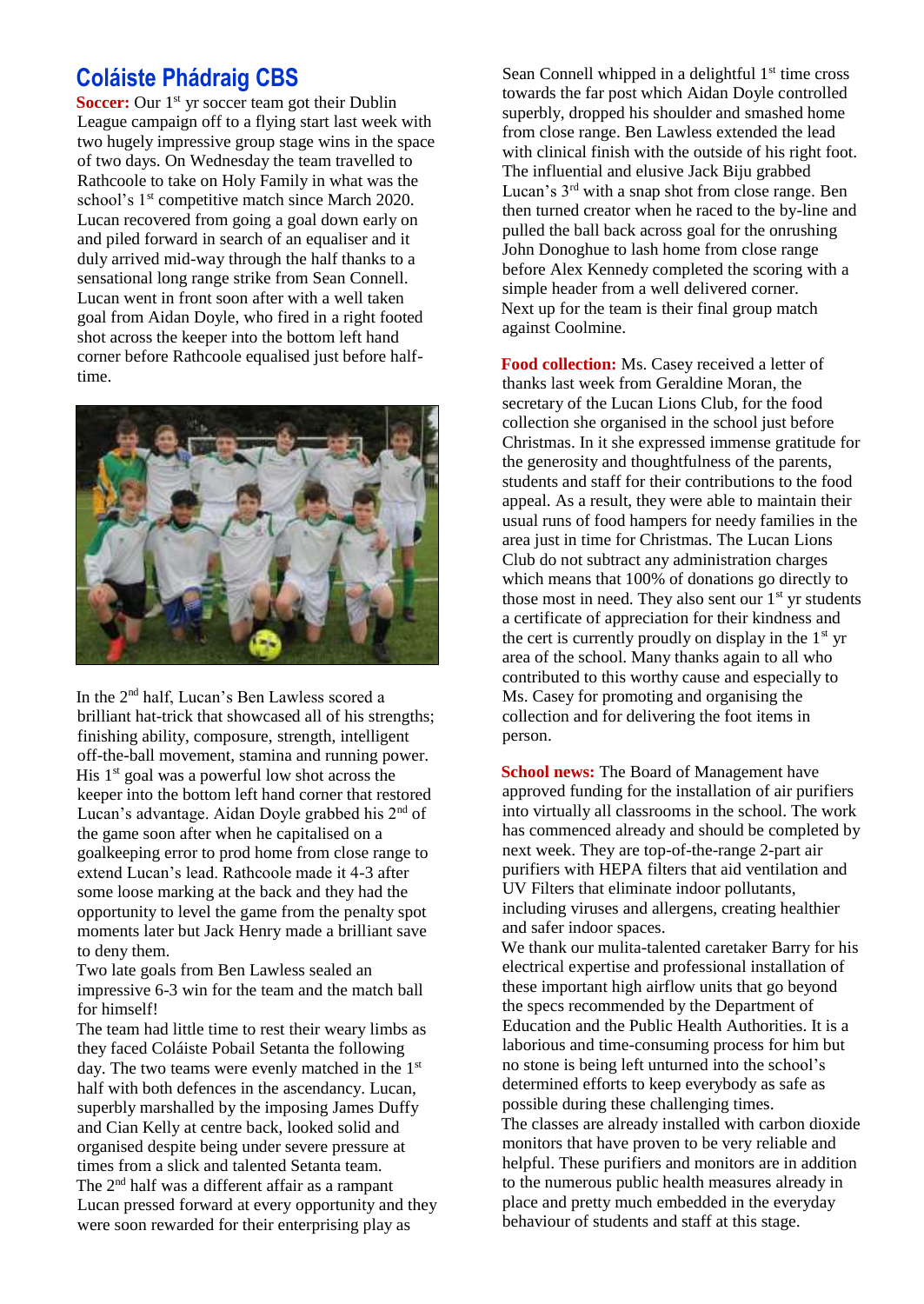## *Political Notes*

### **Cllr. Derren Ó Brádaigh – Sinn Féin**

Mobile: 087-2136345 Email: [dobradaigh@cllrs.sdublincoco.ie](mailto:dobradaigh@cllrs.sdublincoco.ie)

### **Lucan Bridge:**

Ahead of this past week's Area Committee meeting I enquired about the protocol for vehicular bridge inspections across the county more specifically, I requested clarification on any recent or future scheduled 'stress' test inspections of Lucan Bridge. In response, I was informed that Lucan bridge will be included in a full engineering survey during this Summer. **Basic Healthcare Services:**

### As previously stated here, I have expressed serious concern over the inadequate level of GP and dental services in the expanding communities of West Lucan. I had an important motion raised at a previous meeting, whereby it was agreed to write to the Minister. Correspondence in this regard has since been received but was wholly inadequate. It is imperative that we plan to attract and provision to safeguard for these services,

within all future commercial spaces given over within newer developments.

### **Cllr. Vicki Casserly – Fine Gael**

Email: [vcasserly@cllrs.sdublincoco.ie](mailto:vcasserly@cllrs.sdublincoco.ie) Mob: 085 831 7982 / FaceBook [facebook.com/vickicasserlylucan](http://facebook.com/vickicasserlylucan) /Twitter: @vickicasserly

### **Woodland Walk, Sensory Space, Griffeen Park:**

I am delighted to announce, following my Motions raised, work is now commencing to further enhance and maximise our parks for the benefit of our entire community. To support my motion to achieve this I had been working with groups such as those focusing on Autism, Dementia and Alzheimer's Ireland and thankful for their input into this project. I would also like to reach out to any parents who are transitioning from early intervention centres to the new model of Progressing Disability Services for Children and Young People. I am seeking to correlate your shared experiences to raise with the Ombudsman and HSE to further develop and shape this service. Please contact me for more information. **2022 roadworks programme** includes funding for footpath repairs in the Lucan Area in identified areas in need of attention.

### **Gino Kenny TD- People Before Profit**

Phone: 085-7211574. Email: [ginokenny@oir.ie](mailto:ginokenny@oir.ie) **Lucan Village Part 8:**

The Part 8 public consultation for the improvement works in Lucan Village are now open for submissions. The deadline for submissions is the 3rd of March.

The works include upgrades to the Village Green, the removal of some parking spaces and improved access to the Green particularly for pedestrians and cyclists.

### **Meeting with National Transport Authority:**

Last week a number of public representatives met with the NTA regarding issues with the new introduction of the C-Spine service in Lucan. The main issues raised by myself and others were capacity issues with the direct bus from Dodsboro and Hillcrest and the new C-Spine route to service residents of Shackleton and Gandon. Representatives from the NTA stated that there are plans that the new C-Spine bus would service these area by Mid-Spring. On the issue of capacity on the new X-30 this would be reviewed to optimise the service. The NTA stated that they would revert back to us in the coming weeks.

### **Paul Gogarty**

Tel: 087-2752489. E-mail: [info@paulgogarty.com](mailto:info@paulgogarty.com) **Lucan village works consultation process underway:**

1) Lucan Village Green works/Main Street Reconfiguration Proposals and 2) Weir improvement/ Lucan Demesne works are now available to view online and the deadline for online or written submissions is 5pm Thursday 3rd March 2022. All of the proposals can be viewed via the one central

### link: <https://consult.sdublincoco.ie/>

There are no details as of now about whether there will be a consultation meeting about these plans; watch this space.

**NB** - Contacting selected individual Councillors will not get your views recorded in the consultation process or make other Councillors and officials aware of your views. MAKE SUBMISSIONS VIA THE LINK or POST TO SDCC: **Senior Engineer, Roads Construction & Design, LUPT, South Dublin County Council, County Hall, Tallaght, Dublin 24**. Please make your submission by one medium only. All submissions should include your name and a contact address.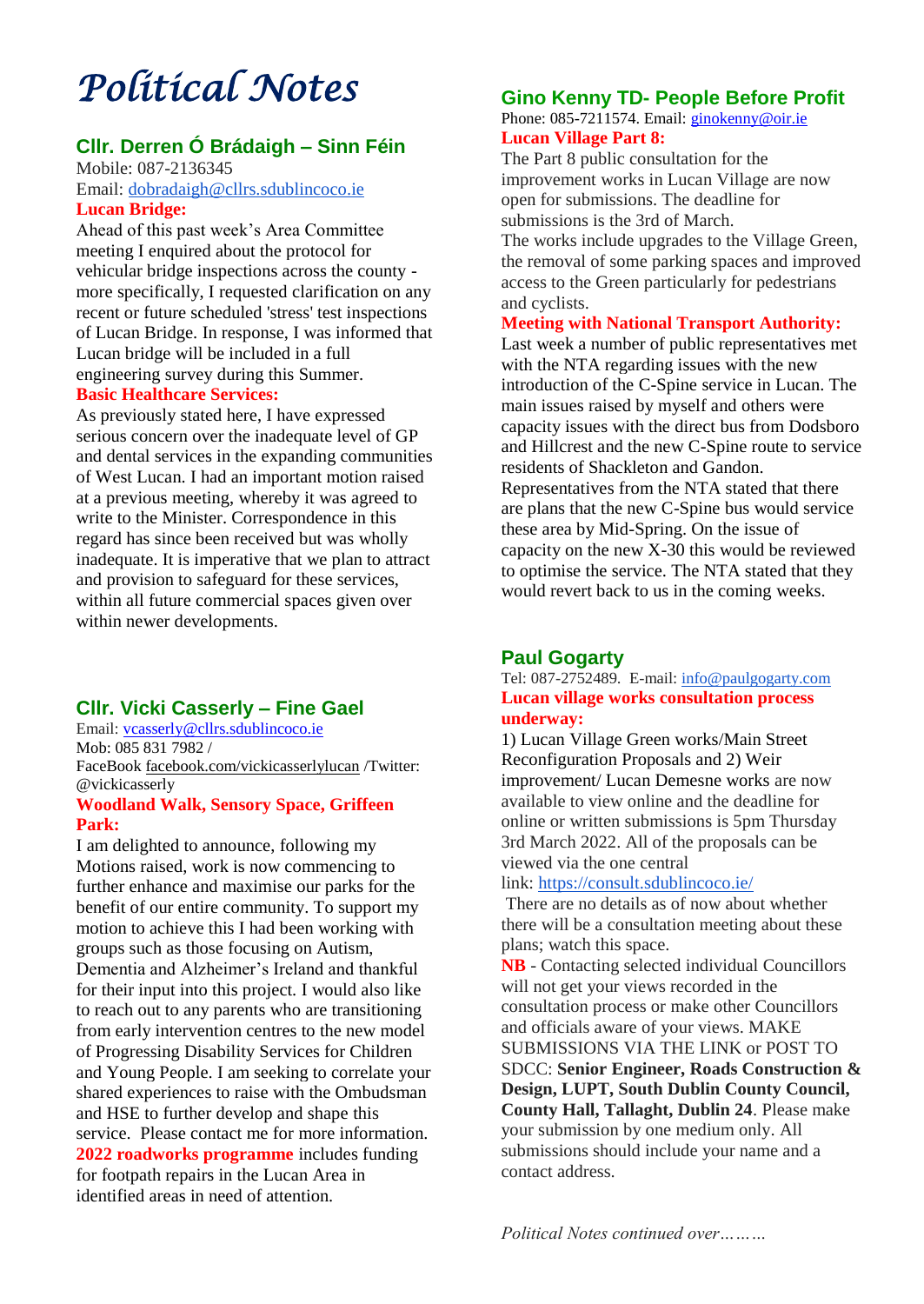### **Main Street Clinic**

The Main Street Clinic made extensive presentations in the late 2021 to Mick Mulhern, Director of Planning, SDCC and local SDCC Councillors highlighting our significant concerns that the proposed reduction in parking by SDCC, in the immediate vicinity of our clinic, would have on patients' access to Essential Health care and in particular the harmful impact it would have on vulnerable patient groups for example the elderly, cancer patients ,children under 5 and those with disabilities. We are very disappointed to see that our concerns about patient's reduced access to Health care have been disregarded by the Council.

Main Street wrote to CEO SDCC, Mr Dan Mc Loughlin, seeking a meeting to discuss our concerns and this request was declined.

People need to understand that current parking 40 spaces, which includes 3 disabled spaces, will be reduced to 13 spaces plus 3 disabled spaces in the area adjacent to our clinic. There is a disabled space directly outside our clinic presently and this plus the other 2 spaces will be moved to the river side of the street.

This will make access much more difficult for those with a disabled parking permit as they will now have to cross a busy street to access the Clinic.

The remaining 13 spaces (1 of which will be available to a local resident permanently) will NOT be available for parking until after 11am as they are designated as "Loading Bays" up to that time.

The provision of 10 "potential" parking spaces scattered around the village may never materialize. They are to be sited at existing bus stops and one of which is the bus stop outside AIB on the Leixlip Road which would be inherently dangerous to the 4 drivers exiting their cars onto this very busy road.

This proposal does not serve the health care needs of residents of Lucan. We are in the midst of a Health Crisis and The Pandemic has taken a significant toll on all of us and will continue to do so for the foreseeable future through delayed Hospital Outpatient clinics and procedures as well as overcrowded A/E Depts. and Hospital wards.

It is important to understand that this proposal is about making Lucan a holiday destination for the Domestic Tourist Market. This was highlighted in a recent Newspaper article by Maurice Garvey in the Evening ECHO. **This proposal is not about traffic management.** Tourists will always be welcome in Lucan but the SDCC plans to restrict local resident's access to essential health services, are not welcome.

Are you prepared to allow the SDCC make your access to Health Care even more challenging than it is currently? As SDCC have failed to take any notice of our detailed and informed representations it

#### is now your opportunity to get their attention. **The Main Street Clinic is only one voice, but you are potentially hundreds of voices which cannot be ignored.**

Information packs on making a submission are available on our website [www.mainstreetclinic.ie](http://www.mainstreetclinic.ie/) as well as from reception.

Submissions can be made by post or online before 5pm Thursday 03/03/2022. We ask that you act now. There is no point contacting local councillors at this point of the process.

### **Joanna Tuffy – Councillor for Lucan**

Electoral Area, Labour Party Representative. Phone 087 392 0931

email [jtuffy@cllrs.sdublincoco.ie](mailto:jtuffy@cllrs.sdublincoco.ie) Facebook @joannatuffylabour Twitter @joannatuffy Instagram @labouroflucan [www.labour.ie/joannatuffy](http://www.labour.ie/joannatuffy)

**Plans for Lucan Village, Demesne and Weir:**

Plans for projects aimed at enhancing Lucan Village, Demesne and Weir, went on display last week for public consultation. They can be viewed at [consult.sdublincoco.ie](http://consult.sdublincoco.ie/) and you can have your say by making a submission in writing or online at the website up until 5pm Thursday 3<sup>rd</sup> March. The physical plans can be viewed by making an appointment with the planning section of the Council and they can also be purchased. I urge everyone to look at the plans for yourself, and think about them and the different aspects but also in terms of how they compliment each other and if you have something to say use the opportunity by making a written submission.

### **Cllr. Shane Moynihan – Fianna Fáil**

Email: **smoynihan@cllrsndsdublincoco.ie** Ph: 087 7840898. Facebook.com/cllrshanemoynihan Twitter: @shanemoynihan Instagram: cllrshanemoynihan

**Griffeen Park Pavilion:** At this week's meeting of the Lucan, Palmerstown and North Clondalkin Area Committee, I asked for an update on construction of the Griffeen Park Pavilion, which I know is of interest to many clubs and residents in the area. This project will go out to a retender in March/April and construction is expected to start in July/August 2022.

**St Loman's Road:** Having raised it a couple of times, I was happy to see that my requests for cutting back overgrowth at the Fonthill Road/St Logan's Road was completed recently. The hedgecutting season ends on 1<sup>st</sup> March so please let me know if you see areas that need attention. **Email newsletter:** If you would like to receive the

latest edition of my monthly email newsletter, please email me at [smoynihan@cllrs.sdublincoco.ie](mailto:smoynihan@cllrs.sdublincoco.ie) or you can view it at [https://www.shanemoynihan.ie/your](https://www.shanemoynihan.ie/your-community-update-december-2021/)[community-update-december-2021/.](https://www.shanemoynihan.ie/your-community-update-december-2021/)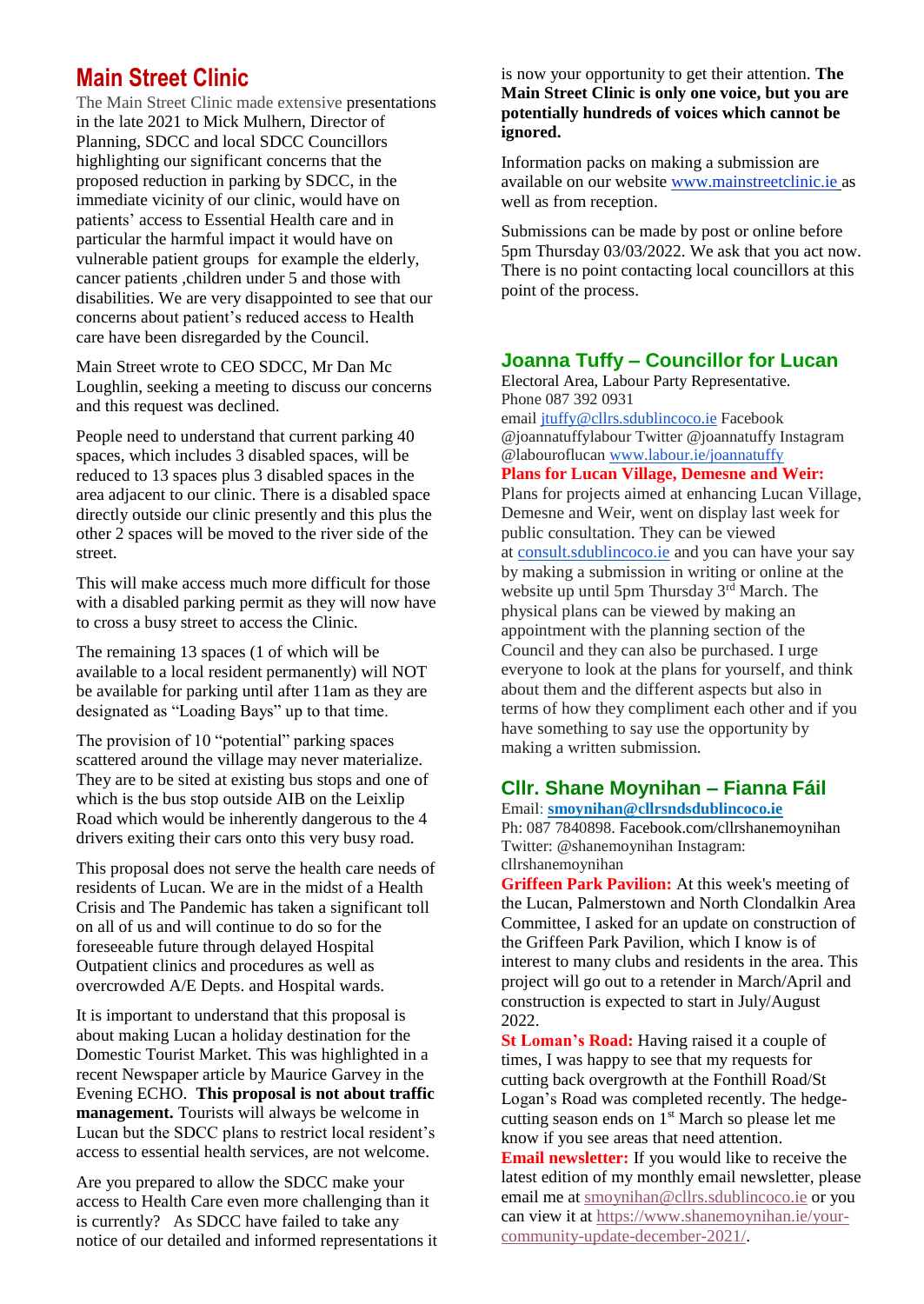

### **Team News**

Congratulations to the Dublin footballers, and well done to Harry Ladd, Mark Lavin and Emmet O'Conghaile who represented their club and county in the O'Byrne Cup.

In Hurling, Dublin also beat Offaly to secure a place in the Walsh Cup final against Wexford. Luke Walsh, John Bellew, Chris and Paul Crummey contributing to this promising Dublin side. Best of luck in the final!

### **U19 Hurling:**

The U19 Hurlers welcomed their new manager Tommy Flannery and trainer Ciaran Murphy. The lads are also delighted that Lenny and Anthony are remaining with them this season after Colm decided to step down.

### **Gaelic for Mothers and Others (G4M&O):**

The MAMA MIA'S are recruiting. They get together on Monday evenings at 9pm for skills and fitness in a fun and friendly environment. For more information call or text Carmel Reid (087 256 7389) or Gemma Moloney (085 147 7365).

#### **Juvenile Section / Coiste na nÓg:**

Our Games Promotion Officer, Alan O'Neill will be visiting some schools this week.

#### **The Lucan District Credit Union Academy returned on Saturday 22nd January.** The

academy is open to girls and boys born in 2014 (U7), 2015 (U6) AND 2016 (U5) looking to play Football, Hurling, and Camogie. For more information please contact Club Games Promotion Officer, Alan O'Neill, 087 121 35 87 Full details available here: [LDCU Academy](http://www.lucansarsfields.ie/content_page/103757/)

#### **Referees:**

Lucan are still looking for members to represent our club as referees. There are a lot of games this year and referees are important part of our match fixture list. We certainly never want to reach a situation when we do not have referees to cover all our games – it is an old adage but a very true one: "No Ref, no Game" It really is as simple as that!

Coiste na Réiteoirí hopes to run a training course for new adult-level Referees in February of this year anyone interested can email pro.lucansarsfields.dublin@gaa.ie.



**Membership** Please try to complete your registration on Foireann and renew your membership on [Clubforce](https://member.clubforce.com/memberships_cart_m.asp?LL_ID=273&clb=1) ASAP.

If you have not registered on Foireann, please do so. Links and guides are provided on our website in the news section

There is also an optional online feature for the lotto that you can also complete when renewing your membership.

If you have any issues please drop an email to [lucan.sarsfields.registrar@gmail.com](mailto:lucan.sarsfields.registrar@gmail.com) and we will get back to you as soon as we can.

#### **Club Calendars**

Last few Club Calendars available in the Cafe/Bar or in a number of local retail outlets €8 each or three for  $\epsilon$ 20

### **Club Lotto**

Last week's Lotto Prize of  $€5,400$  was not won. The Numbers were **9, 16, 17, 19.**



#### **Lucky Dip prizes** go

to Martin Mockler, noel Flynn, Seamus & Niamh Clandillon, Derek Glynn and Darren Sharkey. Next week's Lotto will be for a jackpot of  $€5,800$ . The draw is sponsored by Matt Reilly Autoparts and will be led by Frank Fleming.

*Tá €5,800 sa phota óir don tseachtain seo chugainn agus is é urraitheoir na seachtaine: Beidh sé beo ón Na Sárséalaigh Leamhcáin, an leatherjack Facebook.*

*Déan cinnte go bhfuil d'iontráil curt isteach agaibh roimh 6 i.n. oíche an chrannchuir, chun í a chur san áireamh sa chrannchur na seachtaine sin.*

The draw will be held on Thursday  $20<sup>th</sup>$  January, at 9pm and is streamed from Lucan Sarsfields Clubhouse, on our Facebook page.

Make sure your entry is submitted before 6pm on the evening of the draw to be included in that week's draw.

#### *Is féidir libh ticéadaí a cheannacht ar líne leis an nasc so:*

Tickets can be purchased online at the following link:

<http://bit.ly/LucanSarsfieldsClubLotto,>

*Go raibh míle maith agaibh as ucht tacú le Na Sárséalaigh Leamhcáin*

Thank You for supporting **Lucan Sarsfields GAA Club.**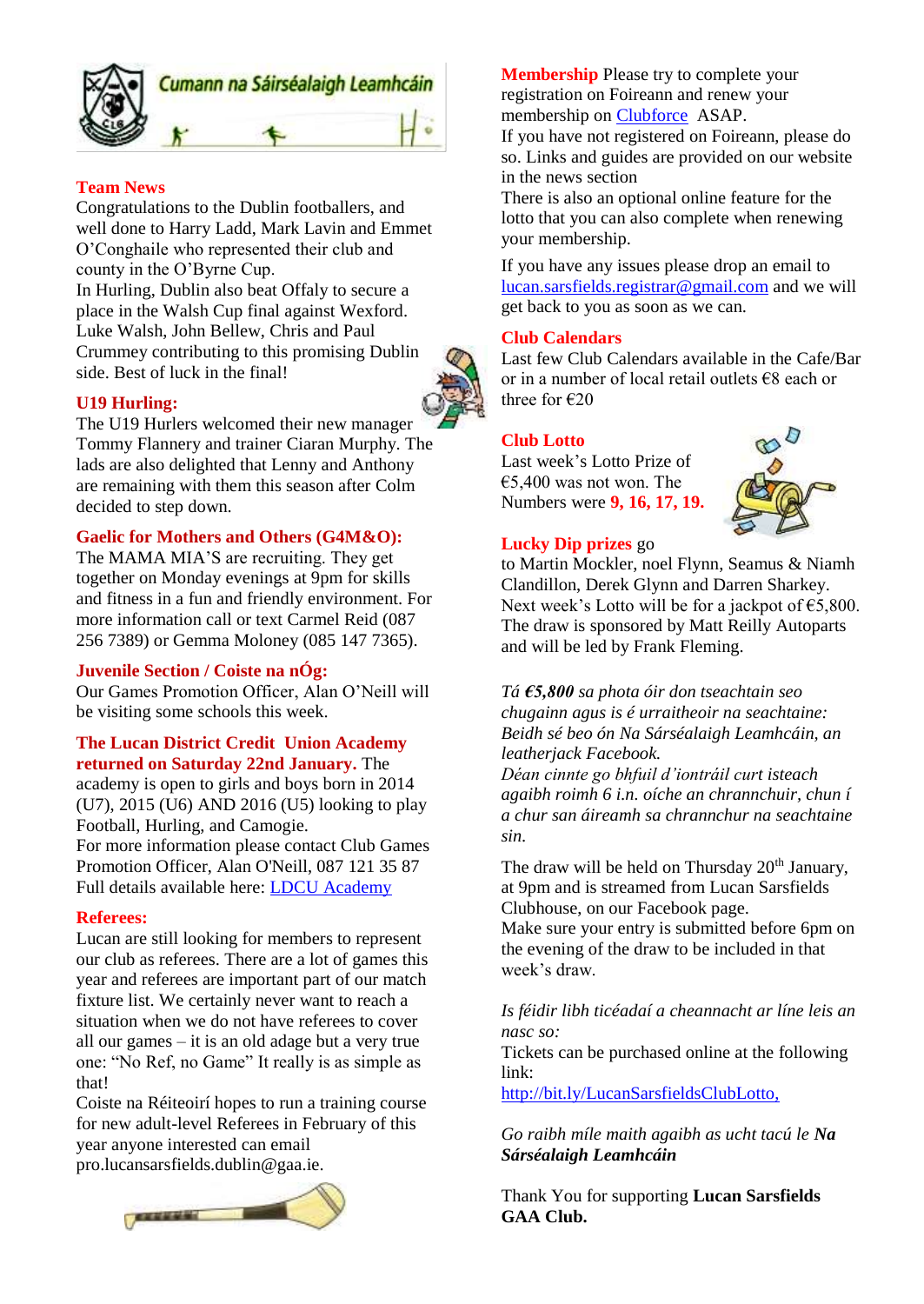

### **LUCAN HARRIERS A.C.**

Cross country season is well and truly here. This week we had Saoirse Fitzgerald one of the shining lights of our club at the age of 14 she was on the Ireland under 17 development squad, at the World Athletics Northern Ireland International Cross Country. Competing against the best Ireland, Northern Ireland, England, Wales, and Scotland has to offer.



*Ireland team left to right Pat O Dwyer, Breda Smyth, Eileen O Brien, and Will Smyth*



Athletic Association) is back up and running with a cross country race in Tymon Park on sat 22nd Jan 2 miles for the ladies and 5 miles for the men. Many Lucan Harriers took to the muck trails, Derek Lynch, Aidan Montague, Patrick Holden, Jim Dwyer, Stephen Rynne, Mary Browne, Eileen O' Brien and Hilary Mc Gee.

Meanwhile locally we had the BHAA (Business Houses

Saoirse ran superbly in difficult conditions in Belfast, finishing 14th in her race and 5th Irish girl across the line, she looked comfortable and thoroughly enjoyed her first experience in the Green Vest, she was following in her mother's running steps, Niamh Fitzgerald, who also represented Ireland on a number of occasions. Saoirse has put in a lot of work over the last number of years and this work is now paying off, one to watch over the coming years.

Before Christmas we had four members of our club, Breda Smyth, Eileen O' Brien, Will Byrne and Pat O' Dwyer representing their country in an international event between Ireland and Northern Ireland, also in Belfast, all competed superbly, and all expressed their pride at wearing the Green Vest. Congratulations to all from Lucan Harriers who have represented Ireland over the last few months, a thoroughly fantastic experience. Will Byrne is an experienced international having represented Ireland has the in three separate sports, Cycling elite and masters, Triathlon Ireland in duathlon and now cross country

**Fit4Life** section are starting their 8 week Couch25K (5K for beginners) next Monday 31st at 7pm at the Lucan Harriers Track on The Newcastle Road. People can turn up on the night and if possible contact Josie Dignam on 087 9558333 by phone or text in advance of the night.



*Cross Country in Tymon Park Mary Bowne, Jim Dwyer and Eileen O' Brien*